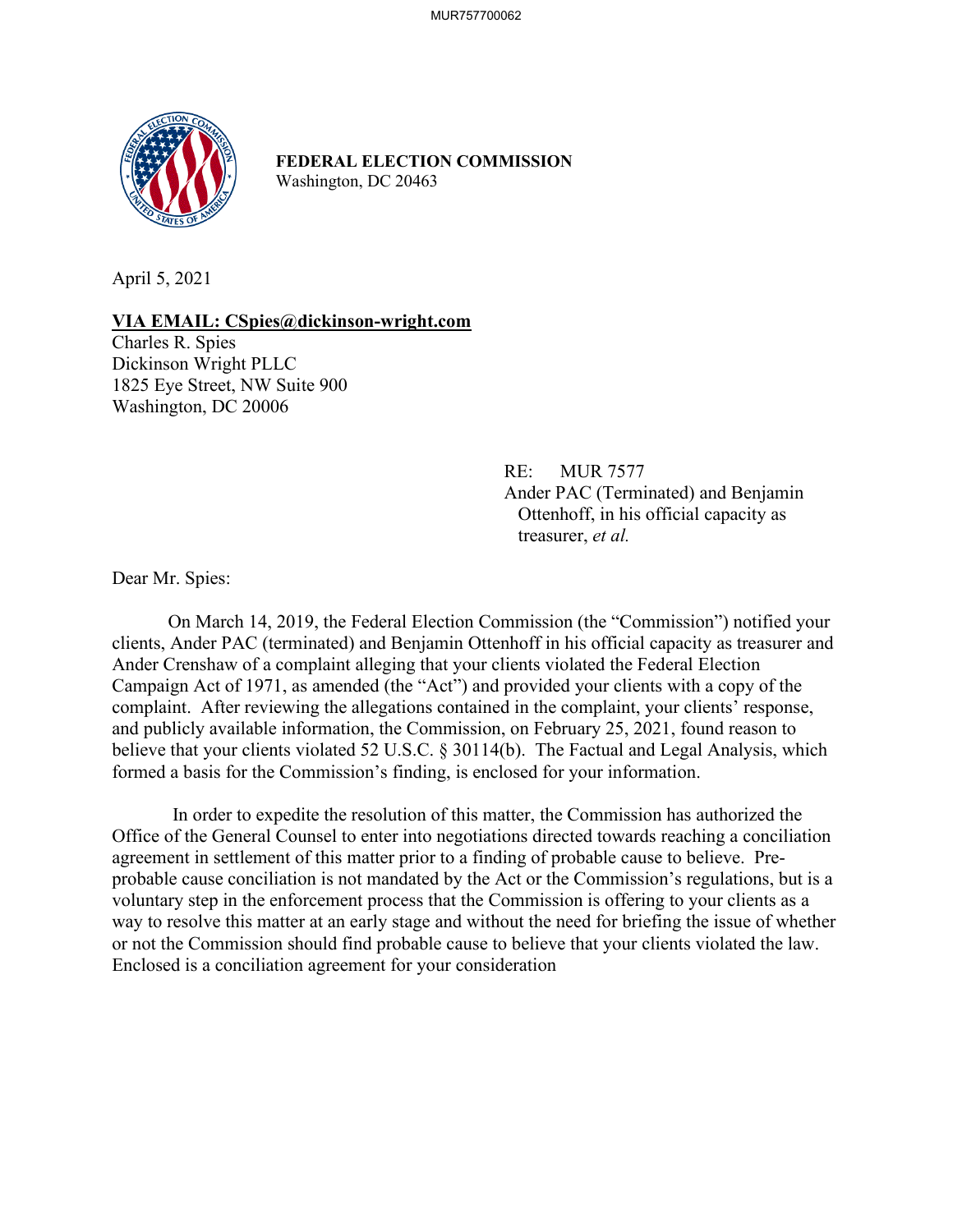MUR 7577 (Ander PAC, *et al.*) Page 2

Please note that your clients have a legal obligation to preserve all documents, records and materials relating to this matter until such time as you are notified that the Commission has closed its file in this matter. *See* 18 U.S.C. § 1519.

If your clients are interested in engaging in pre-probable cause conciliation, please contact Amanda Andrade, the attorney assigned to this matter, at (202) 694-1650, within seven days of receipt of this letter. During conciliation, you may submit any factual or legal materials that you believe are relevant to the resolution of this matter. Because the Commission only enters into pre-probable cause conciliation in matters that it believes have a reasonable opportunity for settlement, we may proceed to the next step in the enforcement process if a mutually acceptable conciliation agreement cannot be reached within sixty days. *See* 52 U.S.C. § 30109(a), 11 C.F.R. Part 111 (Subpart A). Conversely, if your clients are not interested in preprobable cause conciliation, the Commission may conduct formal discovery in this matter or proceed to the next step in the enforcement process. Please note that once the Commission enters the next step in the enforcement process, it may decline to engage in further settlement discussions until after making a probable cause finding.

Pre-probable cause conciliation, extensions of time, and other enforcement procedures and options are discussed more comprehensively in the Commission's "Guidebook for Complainants and Respondents on the FEC Enforcement Process," which is available on the Commission's website at http://www.fec.gov/respondent.guide.pdf. Please be advised that, although the Commission cannot disclose information regarding an investigation to the public, it may share information on a confidential basis with other law enforcement agencies.<sup>[1](#page-1-0)</sup> This matter will remain confidential in accordance with 52 U.S.C. § 30109(a)(4)(B) and 30109(a)(12)(A) unless you notify the Commission in writing that you wish the matter to be made public. For your information, we have enclosed a brief description of the Commission's procedures for handling possible violations of the Act.

We look forward to your response.

On behalf of the Commission,

hara In. Prourance

Shana M. Broussard Chair

Enclosures Factual and Legal Analysis

<span id="page-1-0"></span><sup>&</sup>lt;sup>1</sup> The Commission has the statutory authority to refer knowing and willful violations of the Act to the Department of Justice for potential criminal prosecution, 52 U.S.C. § 30109(a)(5)(C), and to report information regarding violations of law not within its jurisdiction to appropriate law enforcement authorities. *Id.* § 30107(a)(9).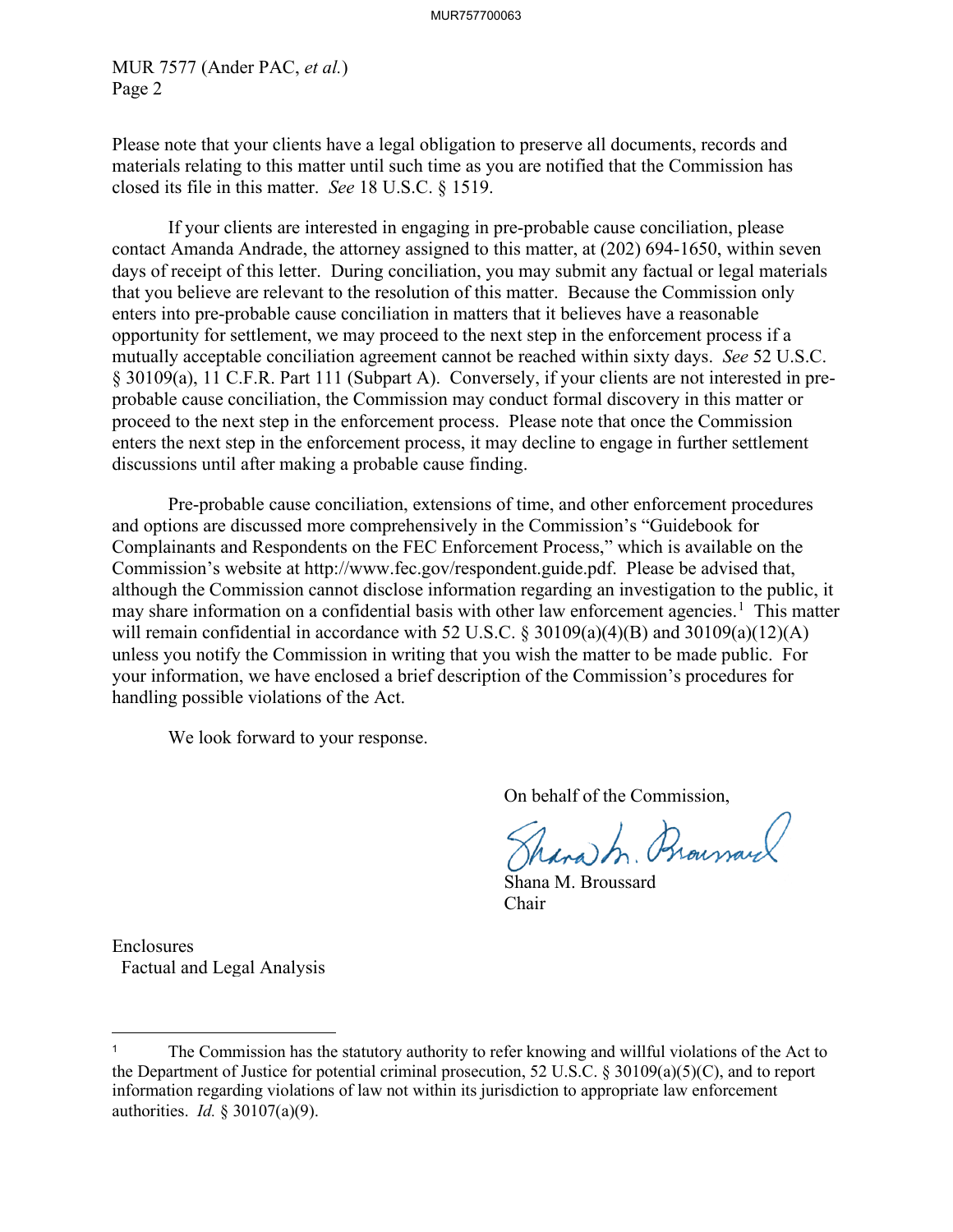| $\mathbf{1}$                                                         | FEDERAL ELECTION COMMISSION                                                                                                                                                                                         |
|----------------------------------------------------------------------|---------------------------------------------------------------------------------------------------------------------------------------------------------------------------------------------------------------------|
| $\overline{c}$<br>$\begin{array}{c} 3 \\ 4 \\ 5 \end{array}$         | <b>FACTUAL AND LEGAL ANALYSIS</b>                                                                                                                                                                                   |
| $\sqrt{6}$<br>$\boldsymbol{7}$<br>$\,8$<br>9<br>10<br>11<br>12<br>13 | <b>RESPONDENTS:</b><br>Ander PAC (f/k/a Crenshaw<br><b>MUR 7577</b><br>for Congress) and<br>Benjamin Ottenhoff in his official<br>capacity as treasurer (terminated)<br>Ander Crenshaw<br><b>INTRODUCTION</b><br>I. |
| 14                                                                   | The Complaint in this matter alleges that former Congressman Ander Crenshaw, who                                                                                                                                    |
| 15                                                                   | retired in 2017, made impermissible personal use of funds contributed to his principal campaign                                                                                                                     |
| 16                                                                   | committee, which was converted after his retirement into a multicandidate political committee                                                                                                                       |
| 17                                                                   | called Ander PAC. Respondents deny the allegations and maintain that the challenged                                                                                                                                 |
| 18                                                                   | disbursements were for legitimate events related to the business of either Crenshaw's principal                                                                                                                     |
| 19                                                                   | campaign committee or Ander PAC.                                                                                                                                                                                    |
| 20                                                                   | Based on the allegations of the Complaint, the Response, and the available information, it                                                                                                                          |
| 21                                                                   | appears that Crenshaw converted some campaign funds to personal use by spending on travel                                                                                                                           |
| 22                                                                   | and meals that were unrelated to the business of Ander PAC. Accordingly, the Commission                                                                                                                             |
| 23                                                                   | finds reason to believe that Ander PAC and Benjamin Ottenhoff in his official capacity as                                                                                                                           |
| 24                                                                   | treasurer ("Ander PAC") and Crenshaw violated 52 U.S.C. § 30114(b).                                                                                                                                                 |
| 25                                                                   | П.<br><b>FACTUAL BACKGROUND</b>                                                                                                                                                                                     |
| 26                                                                   | Ander Crenshaw represented Florida's 4th District in the U.S. House of Representatives                                                                                                                              |
| 27                                                                   | from 2001 until 2017, during which time his principal campaign committee was called Crenshaw                                                                                                                        |
| 28                                                                   | for Congress. <sup>1</sup> In January 2017, following the congressman's retirement, Crenshaw for                                                                                                                    |

<span id="page-2-0"></span> $\frac{1}{1}$ 

Resp. at 2 (Apr. 23, 2019).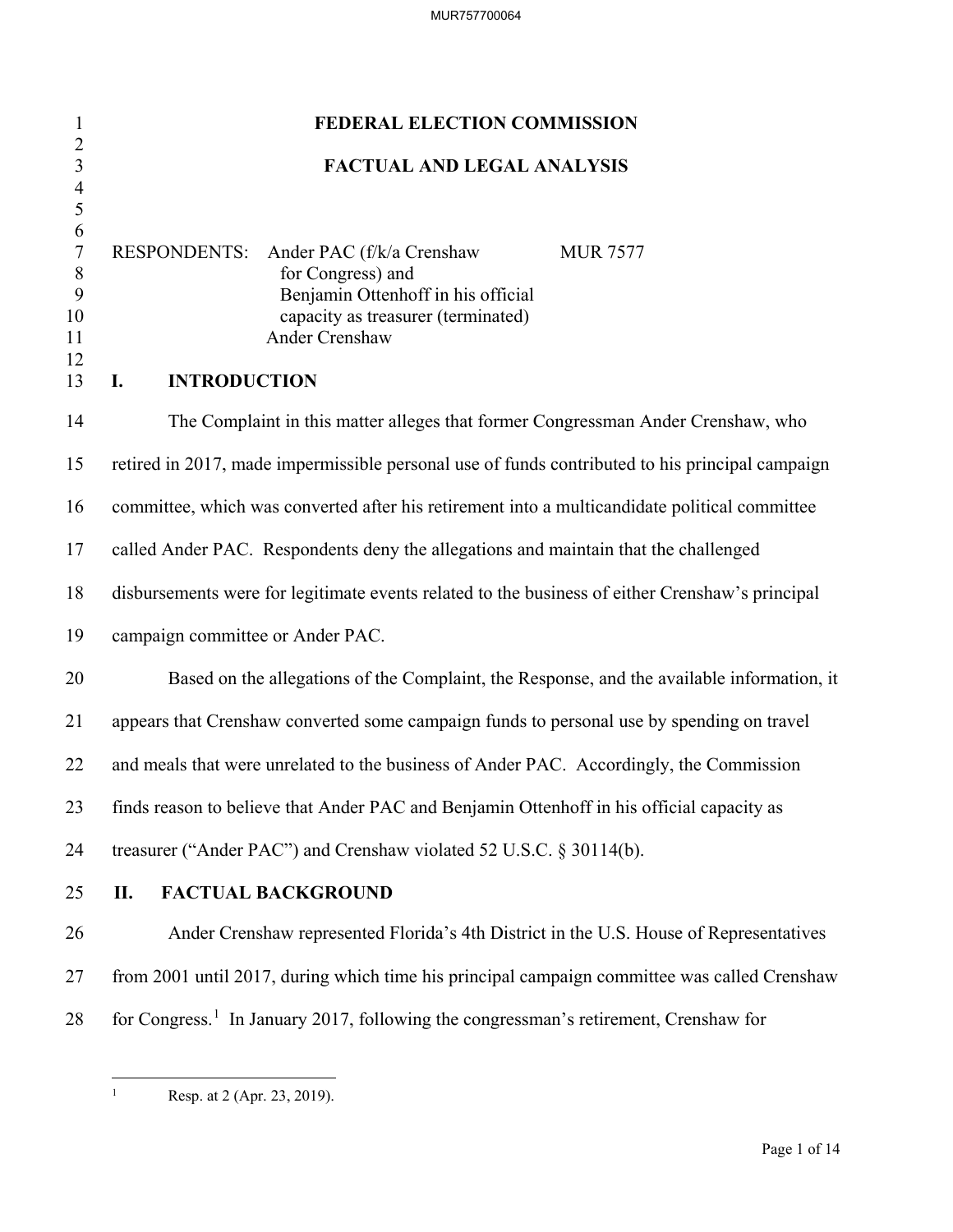| $\mathbf{1}$   | Congress wound up its official activities, which included hosting thank-you events for supporters        |
|----------------|----------------------------------------------------------------------------------------------------------|
| 2              | and paying for administrative expenses, such as cell phone charges and credit card fees. <sup>2</sup>    |
| 3              | On February 1, 2017, Crenshaw for Congress converted to a multicandidate PAC,                            |
| $\overline{4}$ | changing its name to Ander PAC. <sup>3</sup> Ander PAC's disclosure reports indicate that between        |
| 5              | February 2017 and January 14, 2019 — when it filed for termination — the PAC raised \$450 in             |
| 6              | contributions and made \$62,317.84 in disbursements.                                                     |
| $\overline{7}$ | The Complaint alleges that Ander PAC made a series of disbursements in 2017 and 2018                     |
| 8              | that were for personal use because, among other things, Ander PAC reported virtually no receipts         |
| 9              | in this period, <sup>4</sup> and, therefore, could not have been making the expenditures for fundraising |
| 10             | purposes. The Complaint specifically calls attention to disbursements totaling over \$31,000 for         |
| 11             | food, travel, and phone service, which are listed in the table below. <sup>5</sup>                       |

| Mid-Year Report 2017       |                          |                                    |          |
|----------------------------|--------------------------|------------------------------------|----------|
| Total Receipts: \$2,450.00 |                          | Total Disbursements: \$25,690.50   |          |
| Date                       | Recipient                | Purpose                            | Amount   |
| 1/18/2017                  | AT&T                     | PHONE SERVICE                      | \$589.85 |
| 1/18/2017                  | <b>AVIS RENTAL CAR</b>   | <b>TRAVEL</b>                      | \$506.78 |
| 1/18/2017                  | <b>DELTA AIRLINES</b>    | <b>TRAVEL</b>                      | \$251.20 |
| 1/18/2017                  | <b>III FORKS</b>         | CATERING/FACILITY<br><b>RENTAL</b> | \$978.18 |
| 1/18/2017                  | <b>RIVERSIDE LIQUORS</b> | <b>CATERING</b>                    | \$951.44 |

 $\frac{1}{2}$ *See id*.

<span id="page-3-1"></span><span id="page-3-0"></span>3 *Id*.

<span id="page-3-3"></span>5 *Id*.

<span id="page-3-2"></span><sup>4</sup> Compl. at 2-6 (Mar. 11, 2019).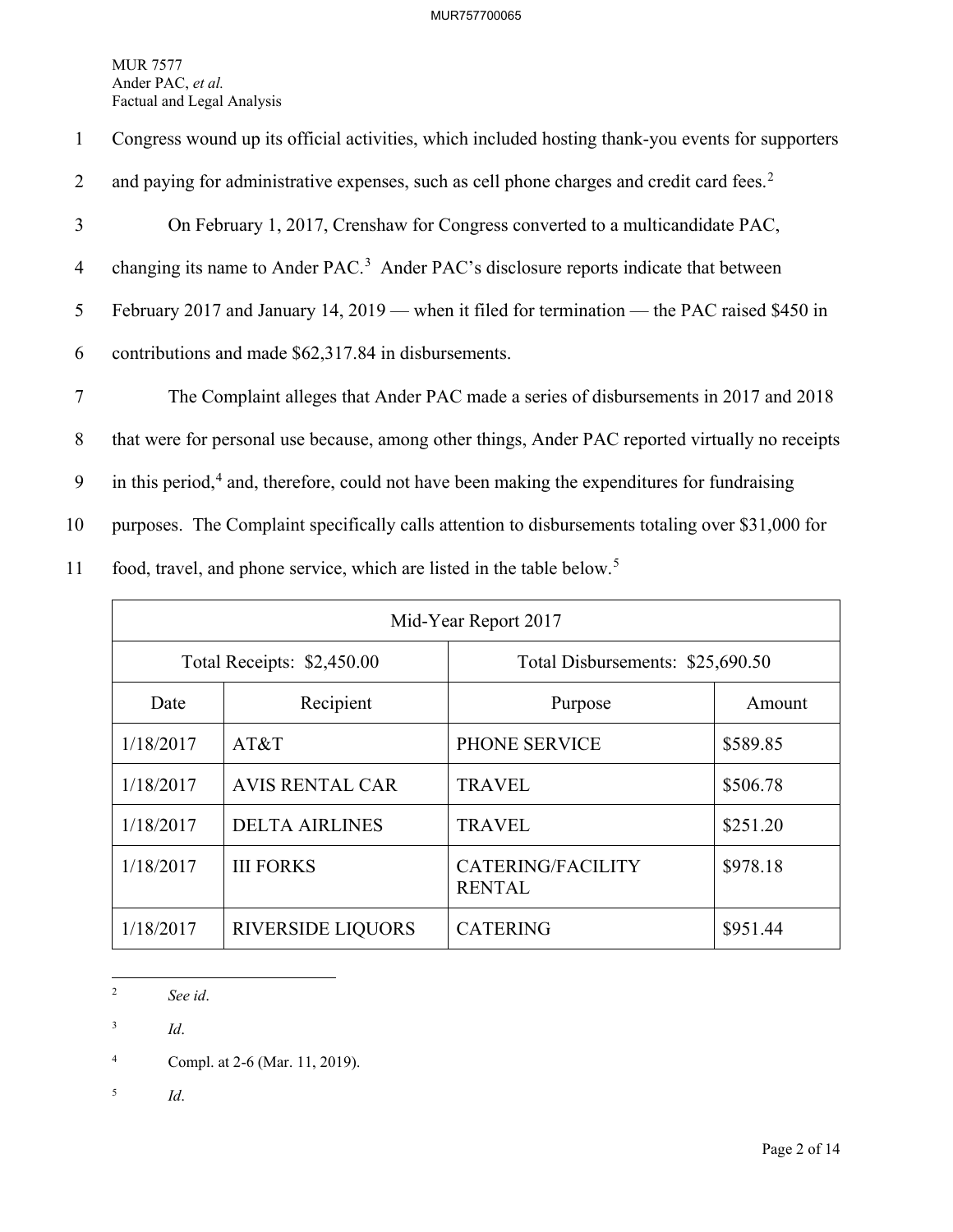| 1/18/2017  | <b>SCHNEIDERS OF</b><br><b>CAPITOL HILL</b> | <b>FOOD/BEVERAGE</b>            | \$518.23   |
|------------|---------------------------------------------|---------------------------------|------------|
| 1/18/2017  | <b>SI SMITHSONIAN</b>                       | <b>SUBSCRIPTION</b>             | \$202.85   |
| 1/18/2017  | <b>ST. CECILIA</b>                          | <b>FOOD/BEVERAGE</b>            | \$271.94   |
| 1/18/2017  | THE ITALIAN STORE                           | <b>FOOD/BEVERAGE</b>            | \$356.17   |
| 1/18/2017  | YEAMANS HALL CLUB                           | <b>TRAVEL</b>                   | \$1,052.15 |
| 2/27/2017  | AT&T                                        | PHONE SERVICE                   | \$569.04   |
| 3/24/2017  | AT&T                                        | PHONE SERVICE                   | \$1,215.83 |
| 4/24/2017  | AT&T                                        | PHONE SERVICE                   | \$83.82    |
| 5/25/2017  | AT&T                                        | PHONE SERVICE                   | \$399.26   |
| 6/27/2017  | AT&T                                        | PHONE SERVICE                   | \$220.04   |
| 6/27/2017  | <b>CAPITOL HILL CLUB</b>                    | <b>FOOD/BEVERAGE</b>            | \$412.00   |
| 2/13/2017  | AT&T                                        | PHONE SERVICE                   | \$163.22   |
| 3/14/2017  | AT&T                                        | PHONE SERVICE                   | \$163.51   |
|            | Year-End Report 2017                        |                                 |            |
|            | Total Receipts: \$0                         | Total Disbursements: \$6,992.40 |            |
| Date       | Recipient                                   | Purpose                         | Amount     |
| 7/24/2017  | AT&T                                        | PHONE SERVICE                   | \$217.65   |
| 8/24/2017  | AT&T                                        | PHONE SERVICE                   | \$219.96   |
| 9/26/2017  | <b>EZ AIRPORT SHUTTLE</b>                   | <b>TRAVEL</b>                   | \$55.00    |
| 10/18/2017 | AT&T                                        | PHONE SERVICE                   | \$594.33   |
| 10/18/2017 | <b>AMERICAN EXPRESS</b>                     | <b>ANNUAL FEE</b>               | \$225.00   |
| 12/12/2017 | AT&T                                        | PHONE SERVICE                   | \$217.96   |
| 12/12/2017 | <b>EZ AIRPORT SHUTTLE</b>                   | <b>TRAVEL</b>                   | \$55.00    |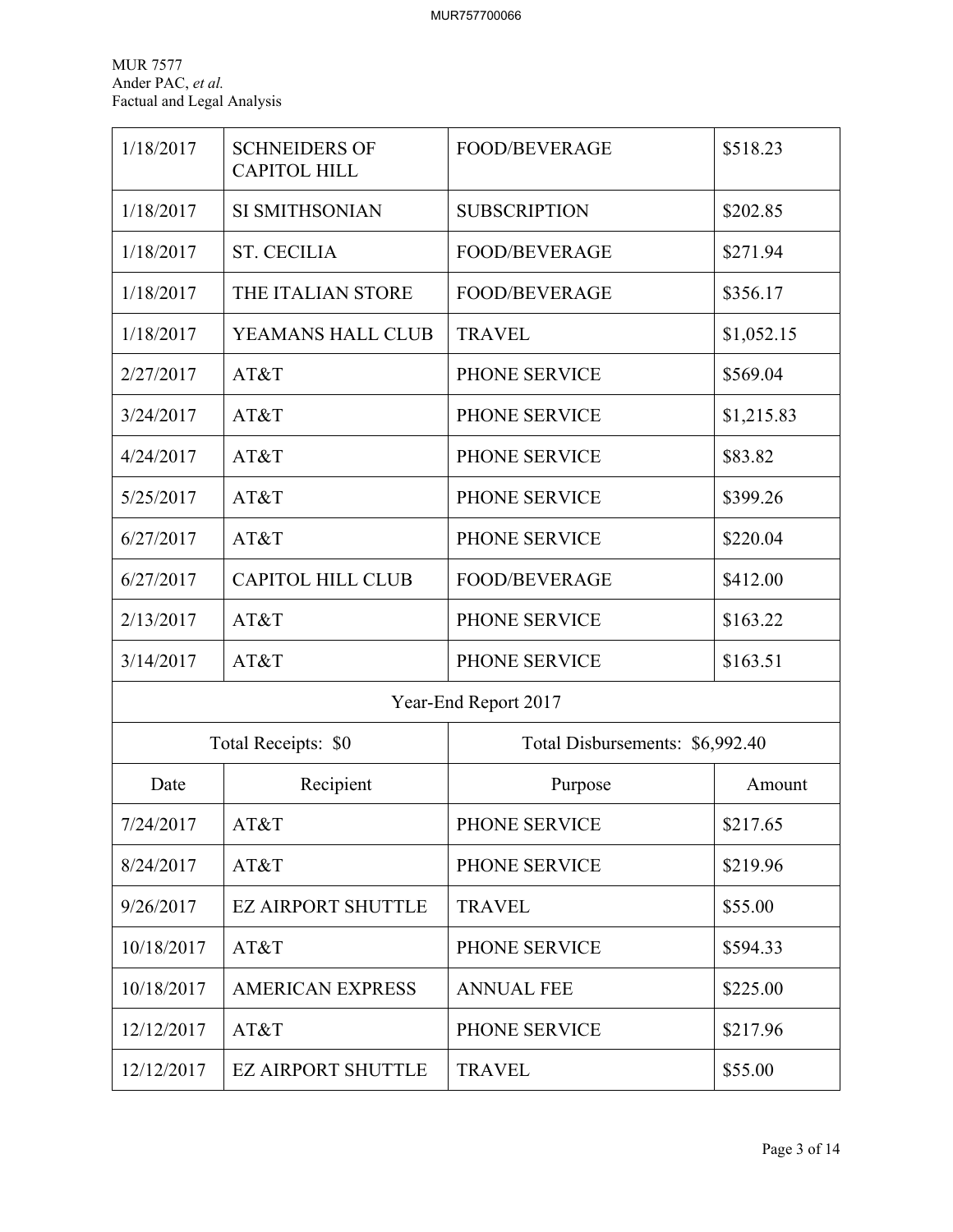| 12/11/2017                                             | <b>APPLE STORE</b>        | <b>PHONE</b><br>EQUIPMENT/SERVICE  | \$2,884.72 |
|--------------------------------------------------------|---------------------------|------------------------------------|------------|
|                                                        |                           | <b>April Quarterly Report 2018</b> |            |
| Total Receipts: \$0<br>Total Disbursements: \$3,223.69 |                           |                                    |            |
| Date                                                   | Recipient                 | Purpose                            | Amount     |
| 1/22/2018                                              | AT&T                      | PHONE SERVICE                      | \$452.67   |
| 1/22/2018                                              | <b>RIVER &amp; POST</b>   | <b>FOOD/BEVERAGE</b>               | \$452.67   |
| 2/20/2018                                              | AT&T                      | PHONE SERVICE                      | \$898.98   |
| 2/20/2018                                              | <b>EZ AIRPORT SHUTTLE</b> | <b>TRAVEL</b>                      | \$220.00   |
| 3/22/2018                                              | <b>EZ AIRPORT SHUTTLE</b> | <b>TRAVEL</b>                      | \$110.00   |
| 3/22/2018                                              | AT&T                      | PHONE SERVICE                      | \$378.23   |
| 2/10/2018                                              | <b>CAPITOL HILL CLUB</b>  | <b>FOOD/BEVERAGE</b>               | \$251.12   |
|                                                        |                           | July Quarterly Report 2018         |            |
|                                                        | Total Receipts: \$0       | Total Disbursements: \$7,130.38    |            |
| Date                                                   | Recipient                 | Purpose                            | Amount     |
| 5/24/2018                                              | AT&T                      | PHONE SERVICE                      | \$373.83   |
| 6/24/2018                                              | <b>CAPITOL HILL CLUB</b>  | <b>DUES</b>                        | \$450.00   |
| 6/24/2018                                              | AT&T                      | PHONE SERVICE                      | \$220.01   |
|                                                        |                           | October Quarterly Report 2018      |            |
| Total Receipts: \$0<br>Total Disbursements: \$3,176.83 |                           |                                    |            |
| Date                                                   | Recipient                 | Purpose                            | Amount     |
| 7/24/2018                                              | AT&T                      | PHONE SERVICE                      | \$462.19   |
| 8/30/2018                                              | <b>FOUR SEASONS</b>       | <b>TRAVEL</b>                      | \$556.88   |
| 8/30/2018                                              | <b>AMERICAN AIRLINES</b>  | <b>TRAVEL</b>                      | \$923.35   |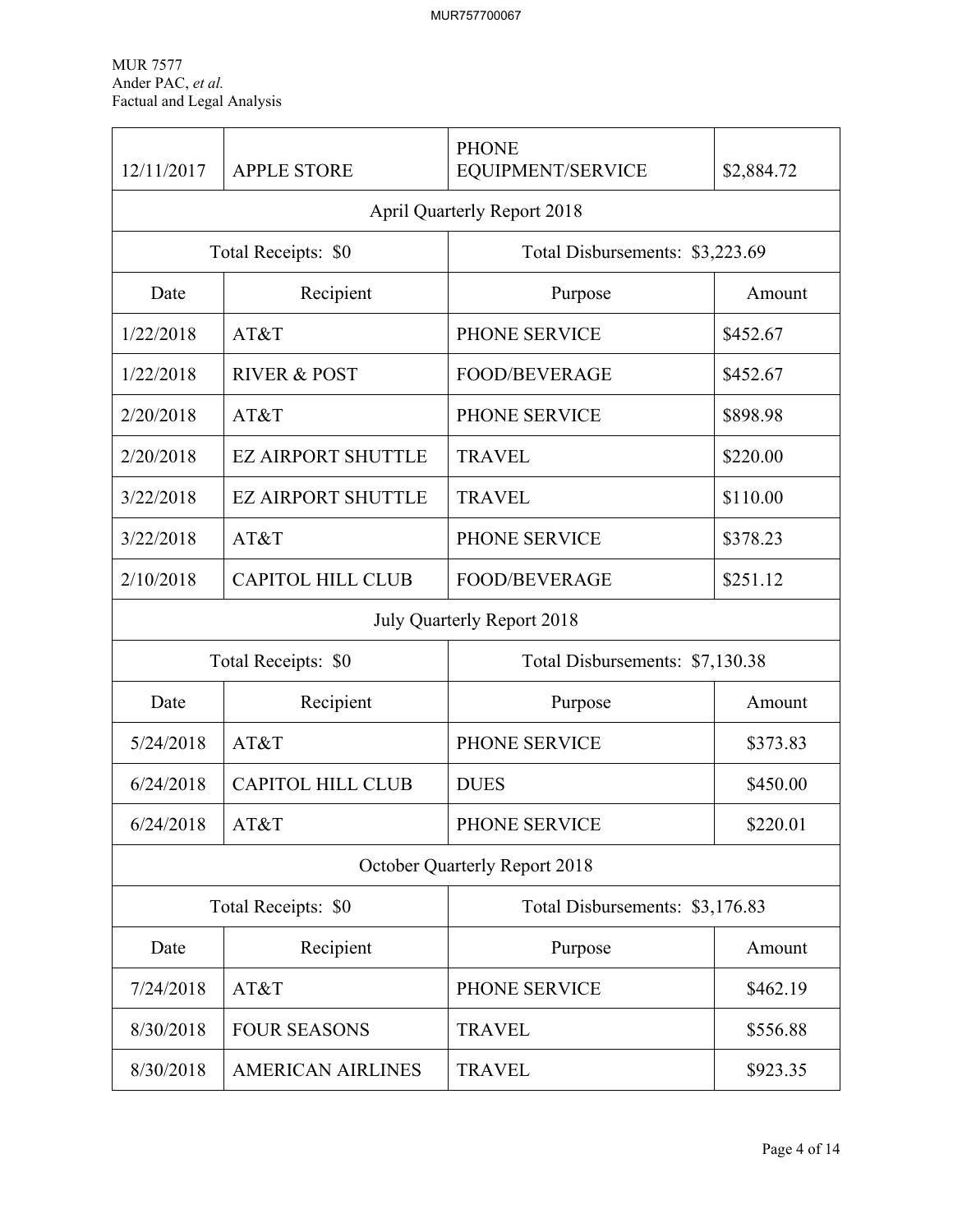| 8/30/2018  | AT&T                                                   | PHONE SERVICE                             | \$193.95   |  |  |
|------------|--------------------------------------------------------|-------------------------------------------|------------|--|--|
| 8/30/2018  | <b>VILLAGE HOTEL</b>                                   | <b>TRAVEL</b>                             | \$1,010.89 |  |  |
| 9/11/2018  | <b>BROADMOOR HOTEL</b>                                 | <b>TRAVEL</b>                             | \$1,091.90 |  |  |
| 9/11/2018  | AT&T                                                   | PHONE SERVICE                             | \$374.22   |  |  |
|            |                                                        | Pre-General Report 2018                   |            |  |  |
|            | Total Receipts: \$0                                    | Total Disbursements: \$12,071.35          |            |  |  |
| Date       | Recipient                                              | Purpose                                   | Amount     |  |  |
| 10/15/2018 | AT&T                                                   | PHONE SERVICE                             | \$392.07   |  |  |
| 10/15/2018 | <b>FOUR SEASONS</b>                                    | <b>TRAVEL</b>                             | \$2,770.26 |  |  |
| 10/15/2018 | <b>AMERICAN EXPRESS</b>                                | <b>RENEWAL FEE</b>                        | \$225.00   |  |  |
| 10/15/2018 | <b>WALT DISNEY WORLD</b><br><b>SERVICES</b>            | <b>TRAVEL</b>                             | \$2,440.00 |  |  |
|            | Post-General Report 2018                               |                                           |            |  |  |
|            | Total Receipts: \$0<br>Total Disbursements: \$1,186.29 |                                           |            |  |  |
| Date       | Recipient                                              | Purpose                                   | Amount     |  |  |
| 11/22/2018 | <b>SAN LORENZO</b>                                     | FOOD/BEVERAGE                             | \$233.60   |  |  |
| 11/22/2018 | <b>THE LINE</b>                                        | <b>FOOD/BEVERAGE</b>                      | \$350.40   |  |  |
| 11/22/2018 | <b>GATE HOSPITALITY</b><br><b>GROUP</b>                | <b>TRAVEL</b>                             | \$391.61   |  |  |
|            | <b>Termination Report</b>                              |                                           |            |  |  |
|            | Total Receipts: \$0                                    | Total Disbursements: \$2,846.40           |            |  |  |
| Date       | Recipient                                              | Purpose                                   | Amount     |  |  |
| 12/6/2018  | <b>CAPITOL HILL CLUB</b>                               | <b>TRAVEL</b>                             | \$25.00    |  |  |
| 12/6/2018  | <b>BISTRO BIS</b>                                      | <b>CATERING/FACILITY</b><br><b>RENTAL</b> | \$1,396.40 |  |  |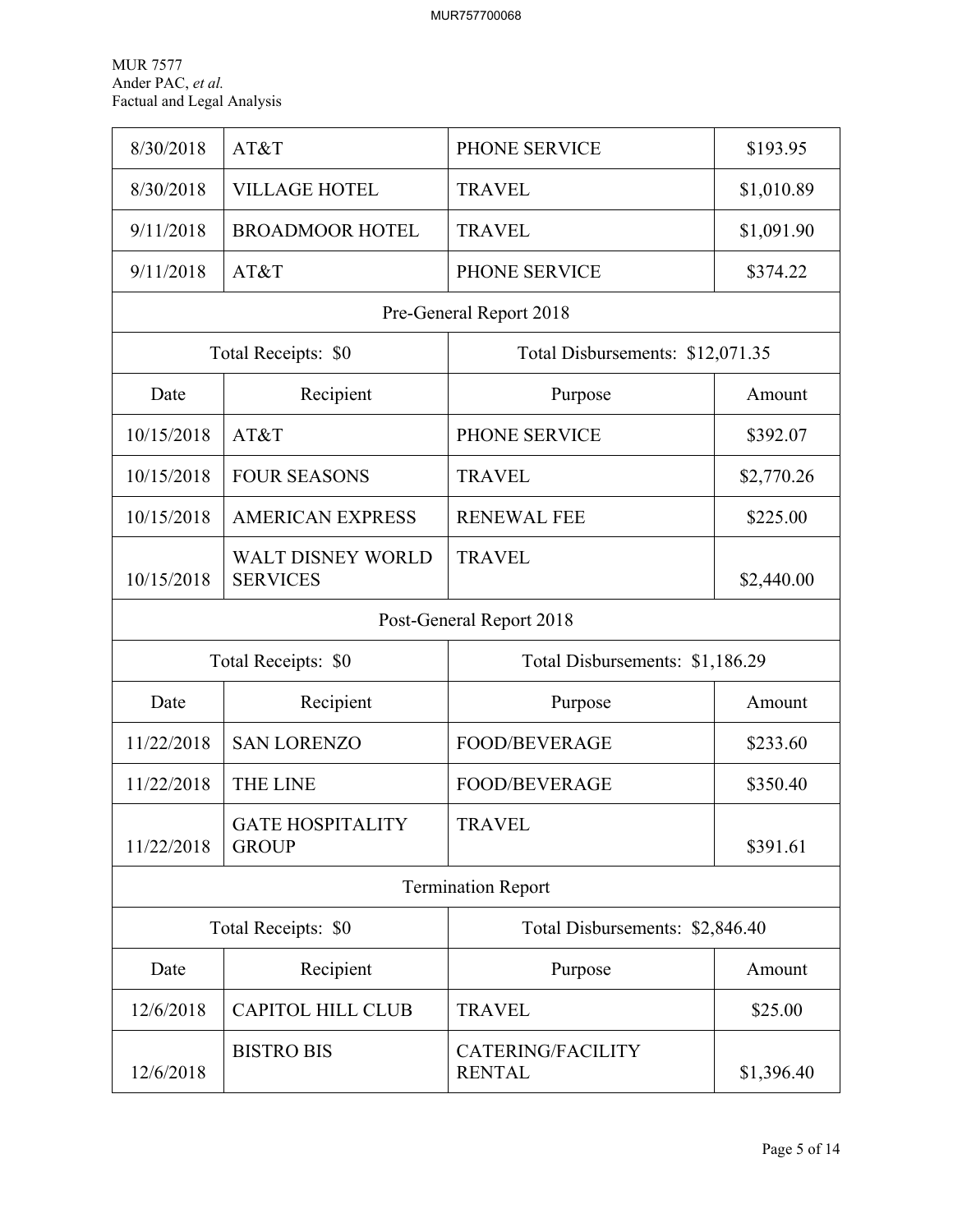| 12/6/2018 | <b>CROSBY OTTENHOFF</b> |         | \$1,425.00             |
|-----------|-------------------------|---------|------------------------|
|           |                         |         |                        |
|           |                         | l GROUP | LCOMPLIANCE CONSULTING |

1

 $\overline{a}$ 

2 In a footnote, the Complaint also alleges that certain travel and meal expenditures made

3 while Crenshaw was still an officeholder might also constitute personal use because Crenshaw

4 for Congress failed to raise any money in the same time period.<sup>[6](#page-7-0)</sup> Those expenses are:

| October Quarterly 2016 |                                                      |                                   |            |
|------------------------|------------------------------------------------------|-----------------------------------|------------|
| Total Receipts: \$0    |                                                      | Total Disbursements: \$100,980.63 |            |
| Date                   | Recipient                                            | Purpose                           | Amount     |
| 8/19/2016              | <b>HAMMOCK BEACH</b><br><b>LODGE</b>                 | <b>TRAVEL</b>                     | \$828.38   |
| 9/23/2016              | <b>HAMMOCK BEACH</b><br><b>LODGE</b>                 | <b>TRAVEL</b>                     | \$3,612.98 |
| 9/23/2016              | <b>BROADMOOR HOTEL</b>                               | <b>TRAVEL</b>                     | \$2,690.53 |
|                        |                                                      | Year-End Report 2016              |            |
| Total Receipts: \$0    |                                                      | Total Disbursements: \$79,784.99  |            |
| Date                   | Recipient                                            | Purpose                           | Amount     |
| 11/6/2016              | <b>HYATT REGENCY</b><br><b>JACKSONVILLE</b>          | <b>TRAVEL</b>                     | \$1,699.96 |
| 9/21/2016              | <b>GRAMERCY PARK</b><br><b>HOTEL</b>                 | <b>TRAVEL</b>                     | \$2,411.54 |
| 9/29/2016              | <b>TRUMP</b><br><b>INTERNATIONAL</b><br><b>HOTEL</b> | <b>TRAVEL</b>                     | \$1,990.68 |

<span id="page-7-0"></span><sup>6</sup> *Id.* at n.1. The Complaint notes that Crenshaw for Congress categorized \$38,490 in expenditures for fundraising despite the fact that the committee did not raise any money in this time period. *Id*. The majority of those expenses appear to be a single payment of \$22,507 on November 16, 2016, to Kyle House Group, LLC in Washington, DC.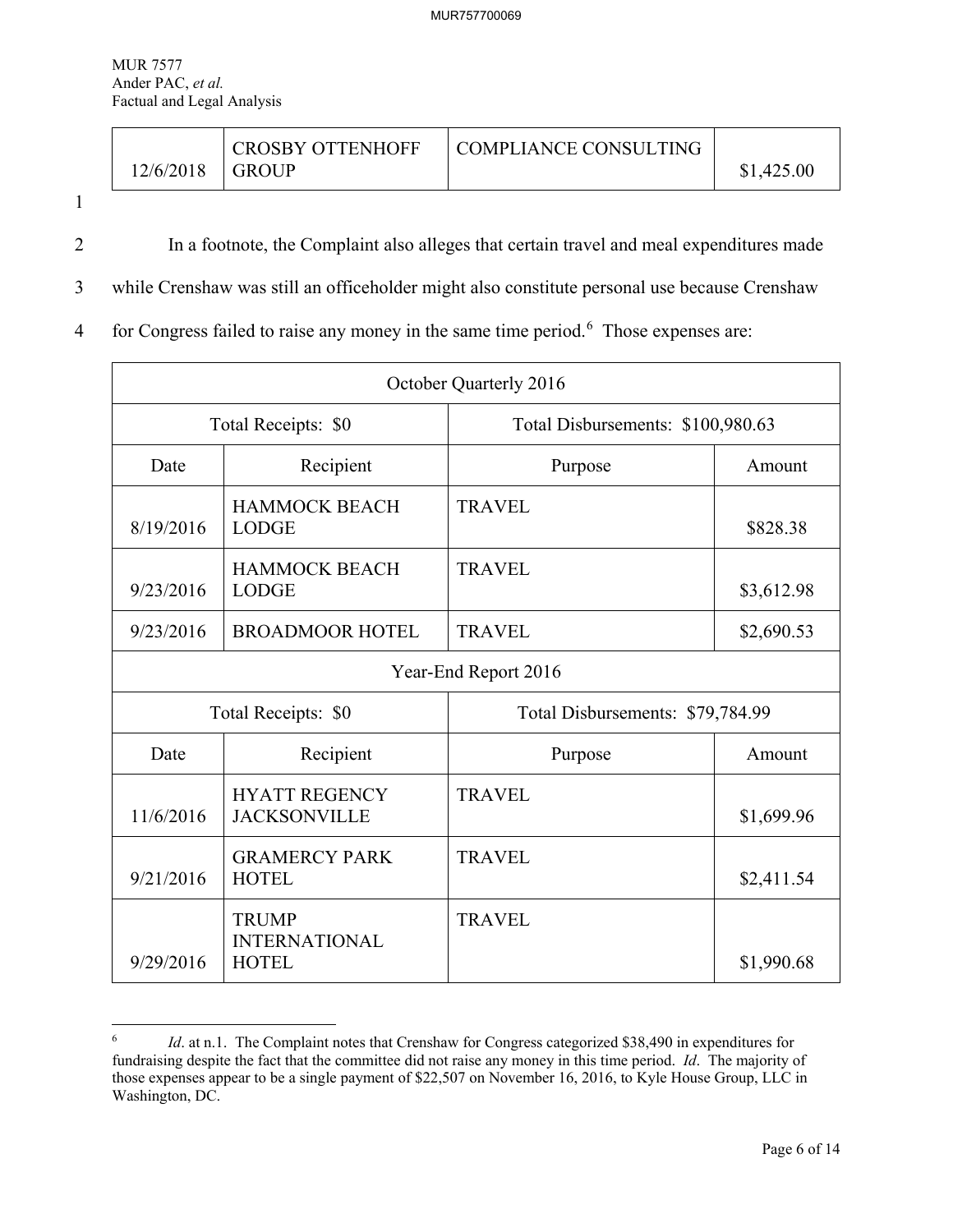| $\mathbf{1}$               | The Response denies converting any funds to personal use and sets forth a brief                                                                                                                                                                                                                                                                                                                 |
|----------------------------|-------------------------------------------------------------------------------------------------------------------------------------------------------------------------------------------------------------------------------------------------------------------------------------------------------------------------------------------------------------------------------------------------|
| 2                          | explanation for most of the expenses. <sup>7</sup> The Response contends generally that Ander PAC                                                                                                                                                                                                                                                                                               |
| 3                          | "operated like any other nonconnected committee. It solicited and received donations. It made                                                                                                                                                                                                                                                                                                   |
| 4                          | contributions to candidates. It paid for general PAC operating expenses. It paid for meals,                                                                                                                                                                                                                                                                                                     |
| 5                          | travel, and other costs associated with attending or hosting events." <sup>8</sup> More specifically, it claims                                                                                                                                                                                                                                                                                 |
| 6                          | that:                                                                                                                                                                                                                                                                                                                                                                                           |
| $\tau$<br>$8\,$<br>9       | The January 2017 food and beverage disbursements were for "thank you events for<br>$\bullet$<br>campaign supporters" and all other meal expenses were for meals at which Ander<br>PAC business was discussed. <sup>9</sup>                                                                                                                                                                      |
| 10<br>11                   | The January 2017 travel expenses were for campaign staff to wind down the<br>committee. <sup>10</sup>                                                                                                                                                                                                                                                                                           |
| 12<br>13<br>14<br>15<br>16 | The August 30 and September 11, 2018, expenses for travel were "related to the<br>attendance at Rep. Jerry Moran and Rep. Patrick McHenry events, and ANDER PAC<br>made contributions at both events." <sup>11</sup> Likewise, the October 15, 2018, expenses for<br>travel were for "attendance at a Rep. Kay Granger event, and ANDER PAC made a<br>contribution at the event." <sup>12</sup> |
| 17                         | In addition, Crenshaw submitted an affidavit declaring that he had reviewed the alleged improper                                                                                                                                                                                                                                                                                                |
| 18                         | disbursements and "based on my personal knowledge of the expenditures, believe each                                                                                                                                                                                                                                                                                                             |

19 expenditure was related to Crenshaw for Congress and/or ANDER PAC activities and was

- <span id="page-8-1"></span>8 *Id*. at 2.
- <span id="page-8-2"></span>9 *Id*. at 4.
- <span id="page-8-3"></span>10 *Id*.
- <span id="page-8-4"></span>11 *Id*.
- <span id="page-8-5"></span>12 *Id*.

<span id="page-8-0"></span><sup>—&</sup>lt;br>7 Resp. at 3-4.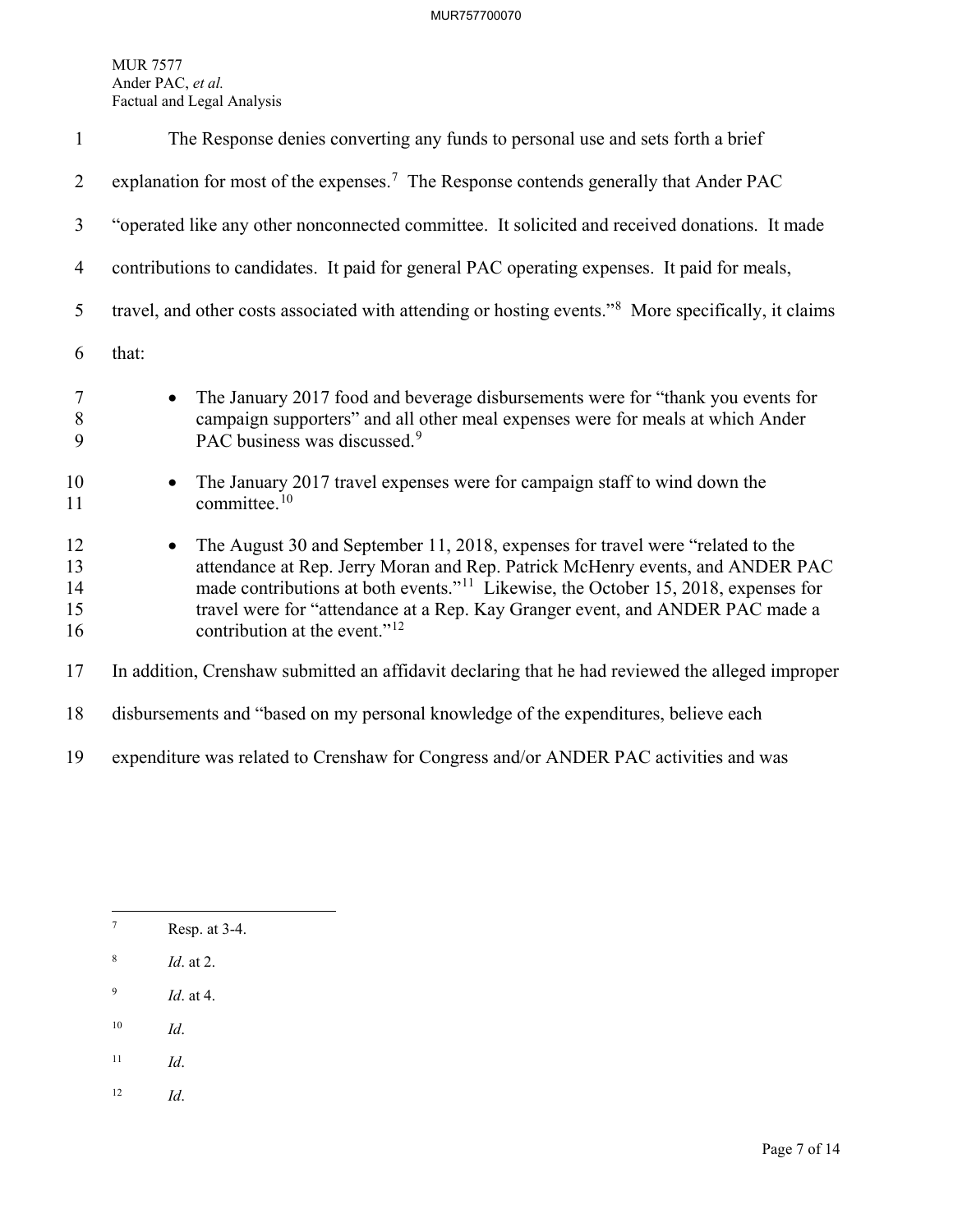1 permissible under the Act."<sup>[13](#page-9-0)</sup> The Response does not specifically address the Complaint's

2 allegation regarding the expenditures made while Crenshaw was still in office.

- 3 **III. LEGAL ANALYSIS**
- 

## 4 **A. Legal Standard**

5 Under the Federal Election Campaign Act of 1971, as amended (the "Act"), a 6 contribution accepted by a candidate may be used for, *inter alia*, "otherwise authorized 7 expenditures in connection with the campaign for Federal office of the candidate."<sup>[14](#page-9-1)</sup> However, a 8 contribution to a candidate shall not be converted by any person to "personal use."<sup>[15](#page-9-2)</sup> "Personal" 9 use" means any use of funds in a campaign account of a present or former candidate to fulfill a 10 commitment, obligation, or expense of any person that would exist irrespective of the 11 candidate's campaign or duties as a Federal officeholder.<sup>[16](#page-9-3)</sup> The Commission's regulations 12 include a non-exhaustive list of personal uses of campaign funds, including household food 13 items, clothing, mortgage, and utility payments.<sup>[17](#page-9-4)</sup> The Commission evaluates other expenses, 14 such as travel, meal, and legal expenses on a case-by-case basis by applying the "irrespective 15 test" to determine whether a personal use violation has occurred.<sup>[18](#page-9-5)</sup>

16 In addition, the Commission's regulations include a list of permissible non-campaign 17 related expenses, including ordinary and necessary expenses incurred in connection with the

<span id="page-9-4"></span>17 11 C.F.R.  $\S$  113.1(g)(1)(i)(A)-(J).

<span id="page-9-5"></span><sup>18</sup> 11 C.F.R. § 113.1(g)(1)(ii).

<span id="page-9-0"></span> $13$ 13 *Id*. Attach. ¶¶ 5-12.

<span id="page-9-1"></span><sup>14 52</sup> U.S.C. § 30114(a).

<span id="page-9-2"></span><sup>&</sup>lt;sup>15</sup> *Id.* § 30114(b)(1).

<span id="page-9-3"></span><sup>16</sup> *Id*. § 30114(b)(2); 11 C.F.R. § 113.1(g); Explanation and Justification for Expenditures; Reports by Political Committees; Personal Use of Campaign Funds, 60 Fed. Reg. 7,862, 7,863 (Feb. 9, 1995) ("Personal Use E&J").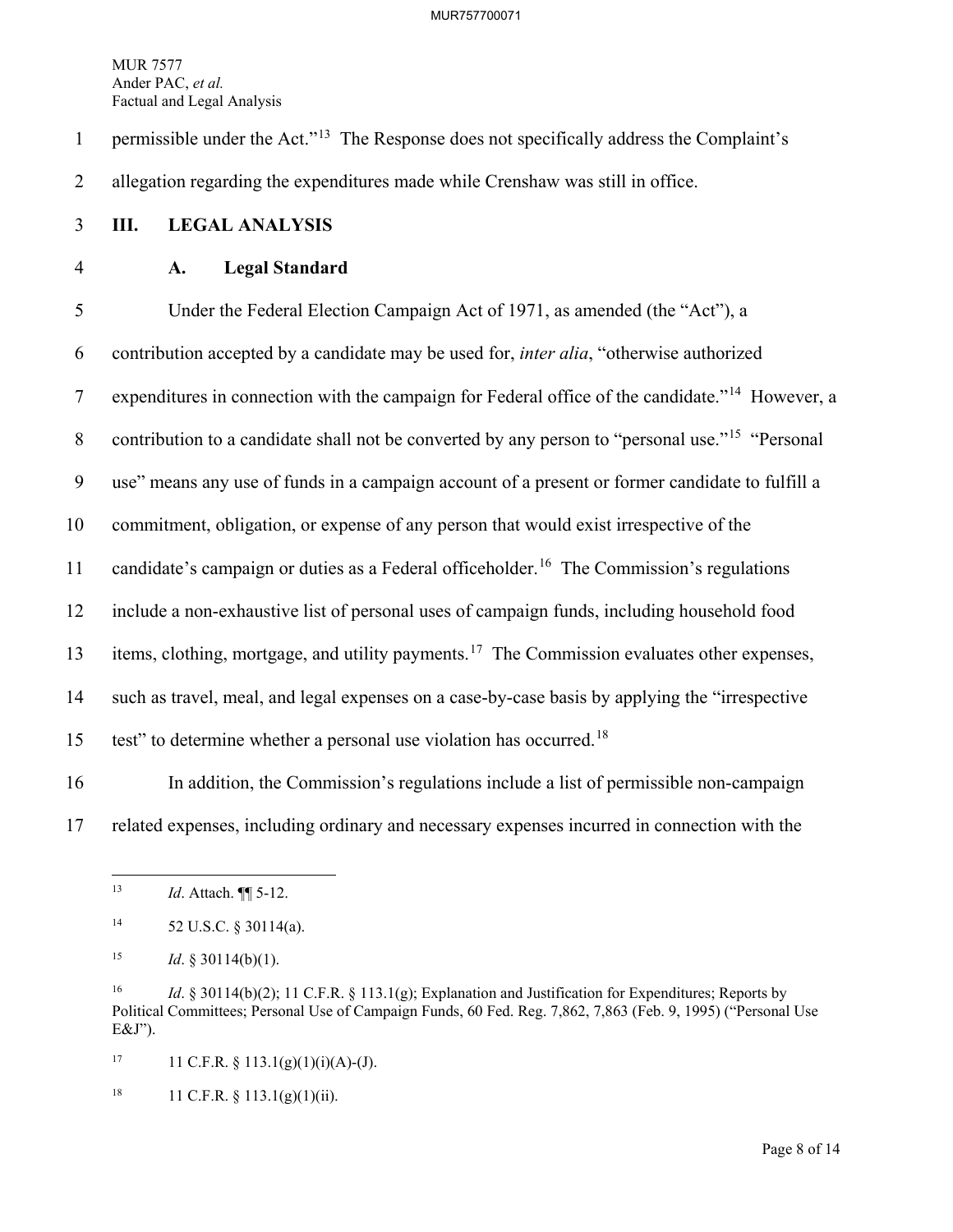| $\mathbf{1}$   | recipient's duties as a federal officeholder, travel costs associated with bona fide official duties      |
|----------------|-----------------------------------------------------------------------------------------------------------|
| $\overline{2}$ | such as speaking engagements, the cost of winding down an office for a period of six months               |
| $\mathfrak{Z}$ | after leaving office, and for any other lawful purpose, unless such use is "personal use." <sup>19</sup>  |
| $\overline{4}$ | In Advisory Opinion 2004-03 (Dooley for the Valley), the Commission concluded that a                      |
| 5              | former officeholder may convert a principal campaign committee to a multicandidate committee,             |
| 6              | but "[t]he funds received by the Committee when it was a principal campaign committee                     |
| $\overline{7}$ | must not be converted to the personal use of any individual." <sup>20</sup> Likewise, in Advisory Opinion |
| $8\phantom{.}$ | 2012-06 (RickPerry.org), the Commission permitted then-Governor Perry's principal campaign                |
| 9              | committee for the 2012 presidential election to convert to a nonconnected committee and to fund           |
| 10             | the nonconnected committee's activities using its remaining primary election funds, to the extent         |
| 11             | the funds were not used for personal use. <sup>21</sup> In Advisory Opinion 1983-27 (McDaniel), the       |
| 12             | Commission concluded that excess campaign funds may be used for a variety of specific                     |
| 13             | purposes, and that such funds donated to a tax-exempt charitable organization could be used to            |
| 14             | defray "ordinary and necessary" expenses incurred by the former candidate in connection with              |
| 15             | his position on the board of that organization, so long as they were not for personal use. <sup>22</sup>  |

<span id="page-10-2"></span>21 Advisory Op. 2012-06 at 2-4.

<span id="page-10-3"></span> $22$  Advisory Op. 1983-27 at 2.

<span id="page-10-0"></span> $19$ 19 11 C.F.R. § 113.2(a)-(e); Explanation and Justification for Final Rules on Use of Campaign Funds for Donations to Non-Federal Candidates and Any Other Lawful Purpose Other than Personal Use, 72 Fed. Reg. 56,245, 56,246 (Oct. 3, 2007) ("Use of Campaign Funds for Donations and Other Lawful Purpose E&J").

<span id="page-10-1"></span><sup>&</sup>lt;sup>20</sup> Advisory Op. 2004-03 has been superseded "to the extent that [it] placed certain limitations on an authorized committee that had converted into a multicandidate committee and its use . . . of funds that had been received when the committee was an authorized committee." *See* Use of Campaign Funds for Donations and Other Lawful Purpose E&J at 56,246.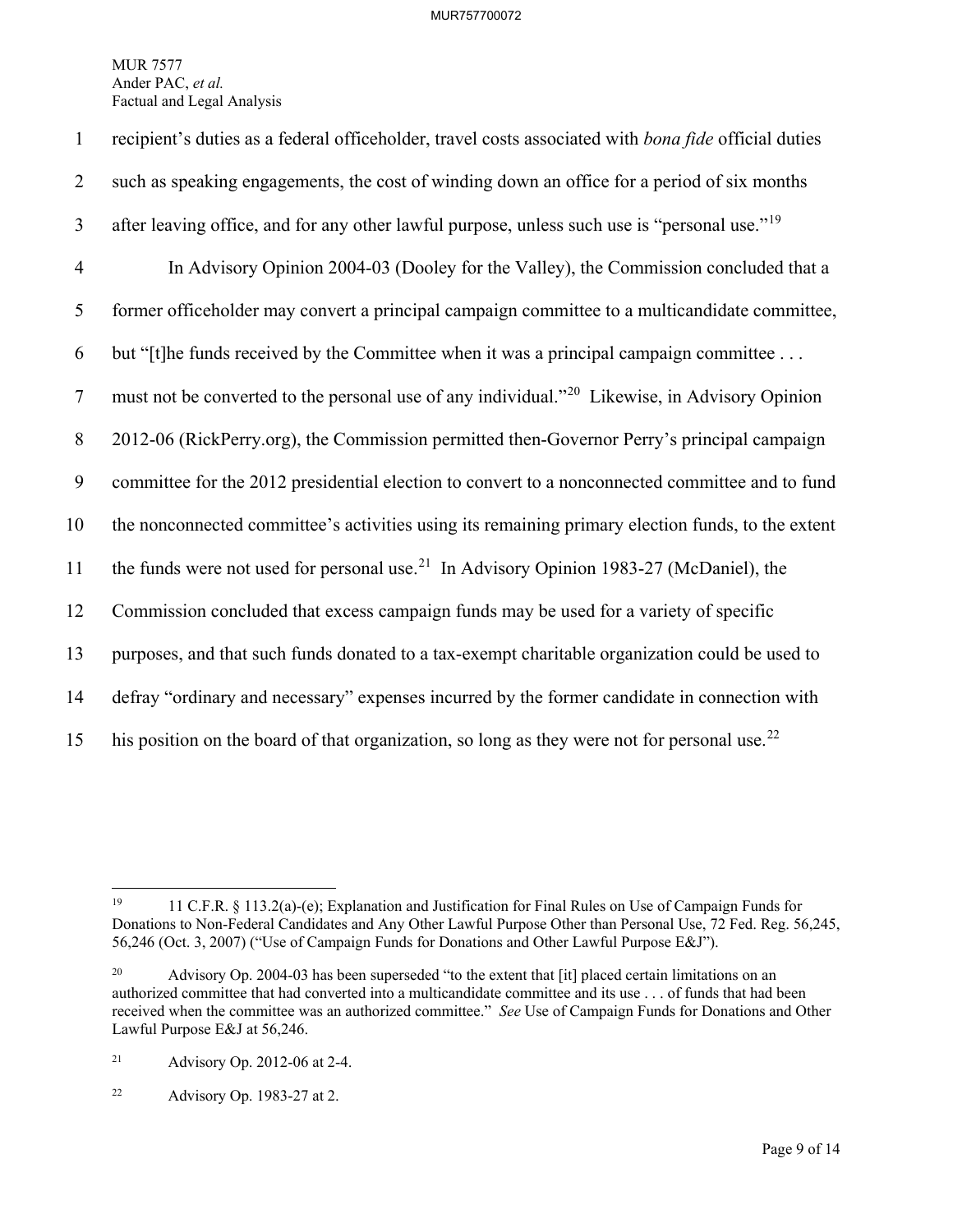| $\mathbf{1}$        | Respondents do not contest that they were barred from converting Ander PAC's funds to                                  |
|---------------------|------------------------------------------------------------------------------------------------------------------------|
| $\overline{2}$      | personal use. <sup>23</sup> Instead, they argue that "every expenditure the Complaint alleges may have been            |
| $\mathfrak{Z}$      | personal use was related to Crenshaw for Congress or ANDER PAC events." <sup>24</sup>                                  |
| $\overline{4}$<br>5 | There is Reason to Believe that Respondents Improperly Converted<br><b>B.</b><br><b>Campaign Funds to Personal Use</b> |
| 6<br>$\overline{7}$ | Despite Ander PAC's contention that it "solicited and received donations," <sup>25</sup> the                           |
| 8                   | committee's reports show contributions of only \$450 across the entire period in question. <sup>26</sup>               |
| 9                   | Meanwhile, Ander PAC spent more than one hundred times that amount on disbursements,                                   |
| 10                  | which totaled over \$62,000 from January 2017 through its termination in January 2019. Of that                         |
| 11                  | \$62,000, Ander PAC categorized only \$8,000 as contributions to other committees, leaving more                        |
| 12                  | than \$50,000 of the committee's spending on other items. Based on a review of these expenses                          |
| 13                  | and the Response, the Commission concludes there is reason to believe that the disbursements                           |
| 14                  | specifically described below were made for personal use.                                                               |
| 15                  | First, the travel expenses related to "attendance at Rep. Jerry Moran and Rep. Patrick                                 |
| 16                  | McHenry events" and "attendance at a Rep. Kay Granger event" likely constituted personal use.                          |
| 17                  | The Response attempts to justify these trips by noting that Ander PAC made contributions to all                        |
| 18                  | three candidates. However, as noted above, the Commission has permitted former candidates to                           |

<span id="page-11-0"></span> $23$ 23 Resp. at 2-3 ("Although it's reasonably clear that after the campaign committee converts to a nonconnected committee, the funds on hand cannot be converted to personal use, the Commission has provided scant guidance on what nonconnected committee activities would be considered personal use."). In 2018, the Commission sought comments on a rulemaking petition to revise and amend 11 C.F.R. §§ 113.1(g) and 113.2 to clarify the permissible use of campaign funds for former candidates and officeholders. Rulemaking Petition: Former Candidates' Personal Use, 83 Fed. Reg. 12,283 (Mar. 21, 2018); Rulemaking Petitions: Former Candidates' Personal Use: Correction, 83 Fed. Reg. 17,509 (Apr. 20, 2018).

<span id="page-11-1"></span><sup>24</sup> Resp. at 3.

<span id="page-11-2"></span><sup>25</sup> *Id*. at 2.

<span id="page-11-3"></span><sup>&</sup>lt;sup>26</sup> Ander PAC, Mid-Year Report 2016, at 3.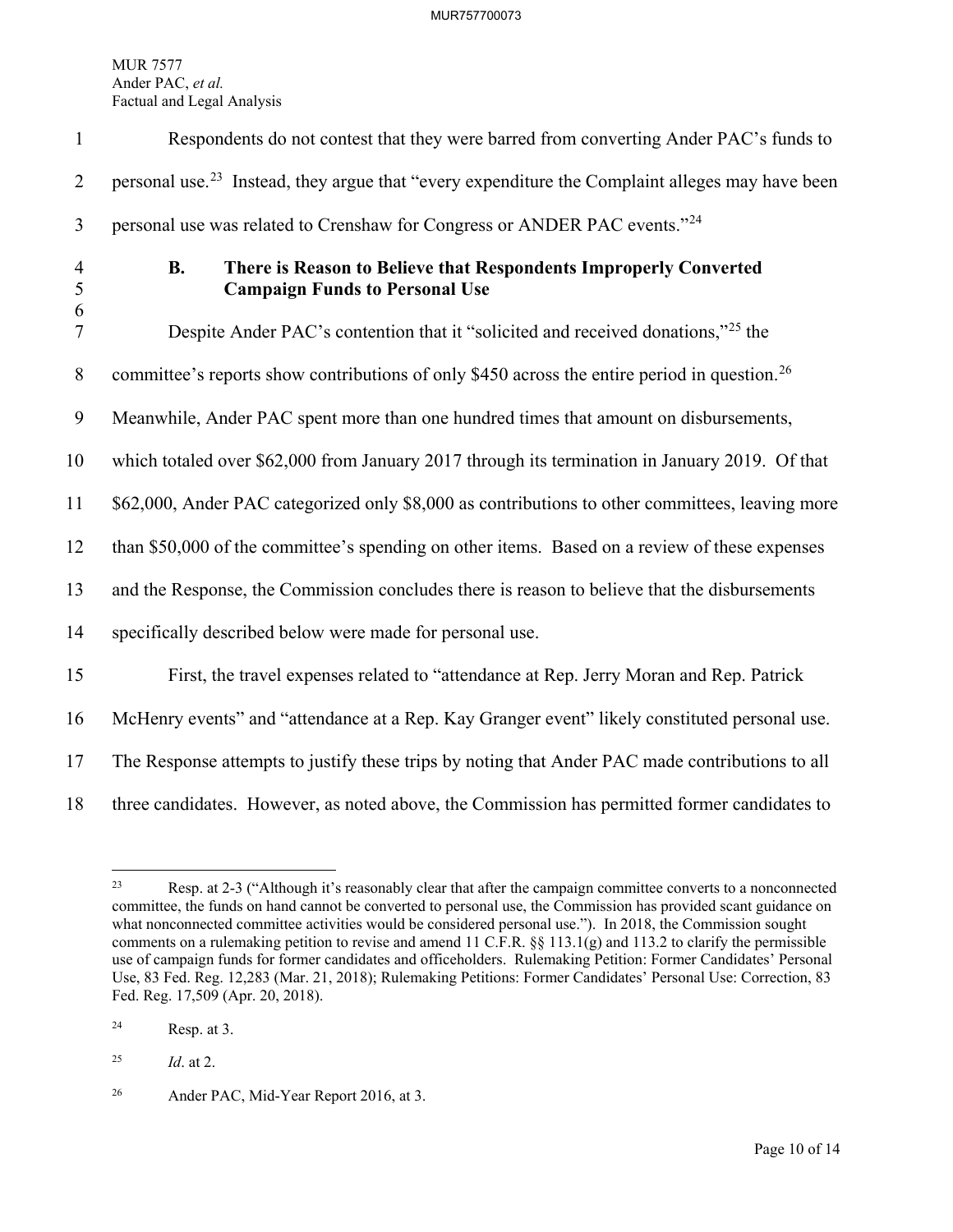| $\mathbf{1}$   | use former campaign funds to cover their own expenses only where such expenses are "ordinary                     |
|----------------|------------------------------------------------------------------------------------------------------------------|
| $\overline{2}$ | and necessary." <sup>27</sup> In MUR 7292 (Stearns), the Commission drew a distinction between the               |
| $\mathfrak{Z}$ | permissible purpose of donating money to an organization and the impermissible purpose of                        |
| $\overline{4}$ | traveling to a specific location for the purpose of making that donation. <sup>28</sup> In this case, it appears |
| 5              | Crenshaw spent over \$8,000 traveling to the Four Seasons at Disney World, the Broadmoor                         |
| 6              | Destination Resort in Colorado Springs, and the Biltmore Estate in North Carolina-travel that                    |
| $\tau$         | does not appear necessary to Ander PAC making contributions to these candidates. Similarly,                      |
| 8              | \$440 in disbursements made for airport shuttle transportation and \$392 to a Florida resort do not              |
| 9              | appear to have any purpose related to the functioning of Ander PAC. The Response does not                        |
| 10             | offer an explanation for these charges, and given Crenshaw's status as a retired Congressman,                    |
| 11             | the facts support a reasonable inference that the travel disbursements described here appear to                  |
| 12             | fulfill a commitment, obligation, or expense that would exist irrespective of Crenshaw's                         |
| 13             | campaign or duties as a federal officeholder.                                                                    |
| 14             | Second, Ander PAC's payment of \$450 for membership dues at Capitol Hill Club appear                             |
| 15             | to constitute personal use. Generally speaking, candidates or federal officeholders may pay                      |
| 16             | membership dues in an organization that may have political interests "in order to maintain                       |
| 17             | political contacts with constituents or the business community." <sup>29</sup> The Commission, however,          |
| 18             | has found that a former congressman, who was neither a candidate nor a current officeholder at                   |
| 19             | the time of the challenged disbursements, violated the personal use provision in connection with                 |

<span id="page-12-0"></span> $27\,$ 27 Advisory Opinion 1983-27 at 2.

<span id="page-12-1"></span><sup>28</sup> *See* Factual and Legal Analysis, MUR 7292 (Stearns) at 10 ("While the Committee could permissibly make charitable donations to a group such as Awakening, Inc., which appears to be a section 501(c)(3) organization, at least some portion of these payments appear to be in exchange for Stearns to attend and eat meals at Awakening's annual conferences and thus were not donations within the scope of 11 C.F.R. § 113.1(g)(2).").

<span id="page-12-2"></span><sup>29</sup> *See* 11 C.F.R. § 113.1(g)(1)(i)(G); Personal Use E&J, 60 Fed. Reg. at 7,866.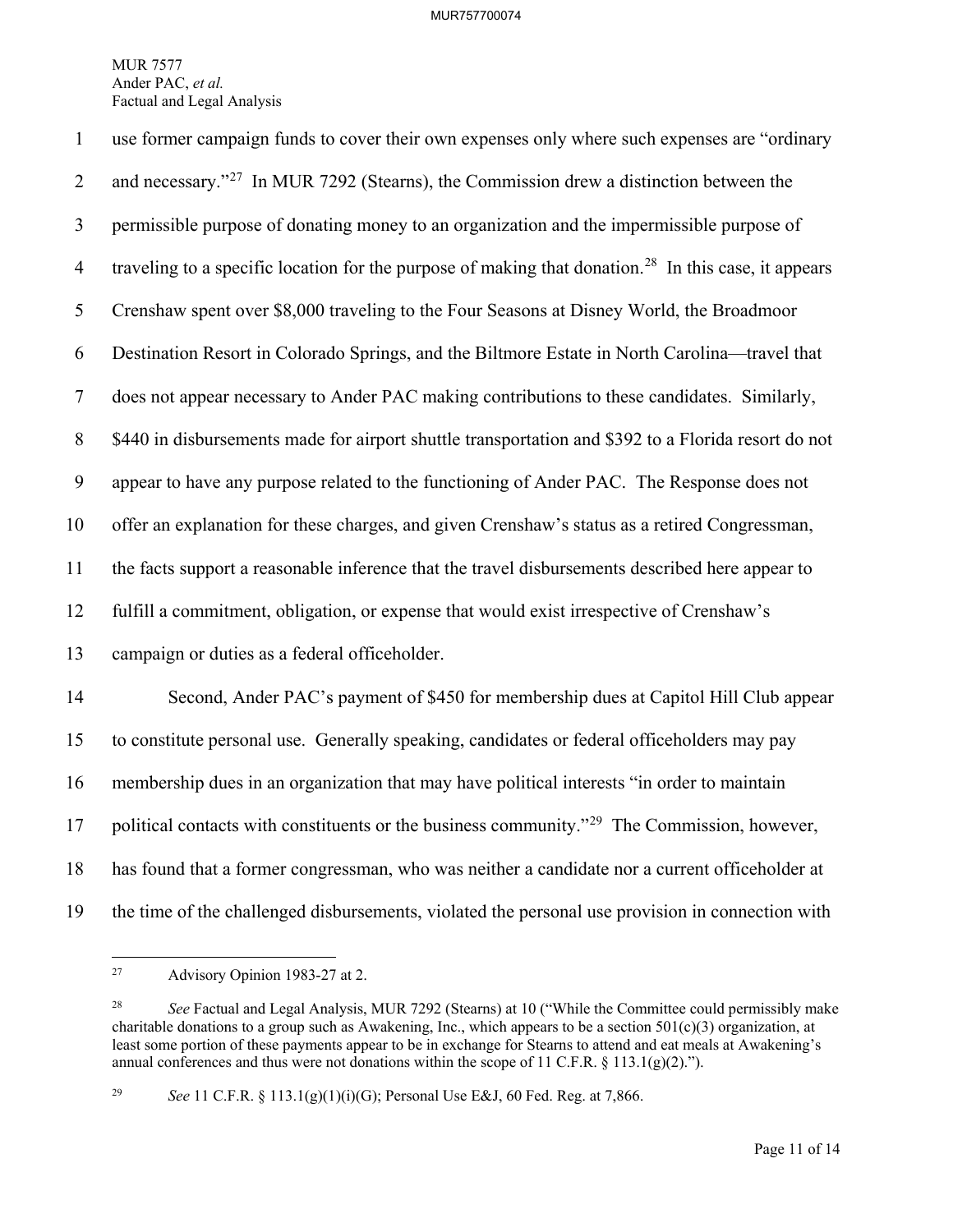1 social club membership dues and fees, as well as lodging and meal expenses at a conference,

2 because such expenses would have existed irrespective of his former duties as a federal

3 officeholder.  $30$ 

4 Finally, the meal expenses Ander PAC incurred after January 2017 appear to have been 5 made for personal use. Meals, like travel, fall into the category of expenditures that are not *per*  6 *se* personal use, and instead require inquiry into whether they "would exist irrespective of the 7 candidate's election campaign or individual's duties as a holder of Federal office. $1^{31}$  $1^{31}$  $1^{31}$  In this 8 case, for meal expenses in January 2017, the time during which the committee was winding 9 down the campaign, the Response is able to articulate a specific purpose for those expenses, 10 stating that they were made for "thank you events for campaign supporters."<sup>[32](#page-13-2)</sup> In contrast, for 11 meal expenses after that time, the Response generally states that that such expenses were to 12 discuss "Ander PAC purposes" or "Ander PAC business,"<sup>33</sup> without more. Given that Ander 13 PAC received only two contributions totaling \$450 and made only three contributions totaling 14 \$8,000 over its entire existence, it is difficult to determine whether Ander PAC's more than 15 \$3,000 in spending on food and beverages were related to ordinary and necessary expenses of the 16 committee.



17 In sum, the record suggests that the following expenses were personal use:

<span id="page-13-0"></span> $30<sup>°</sup>$ Factual & Legal Analysis at 9-11, MUR 7292 (Stearns).

<span id="page-13-1"></span> $31$  52 U.S.C. § 30114(b).

<span id="page-13-2"></span> $32$  Resp. at 4.

<span id="page-13-3"></span><sup>33</sup> *Id*. at 3-4.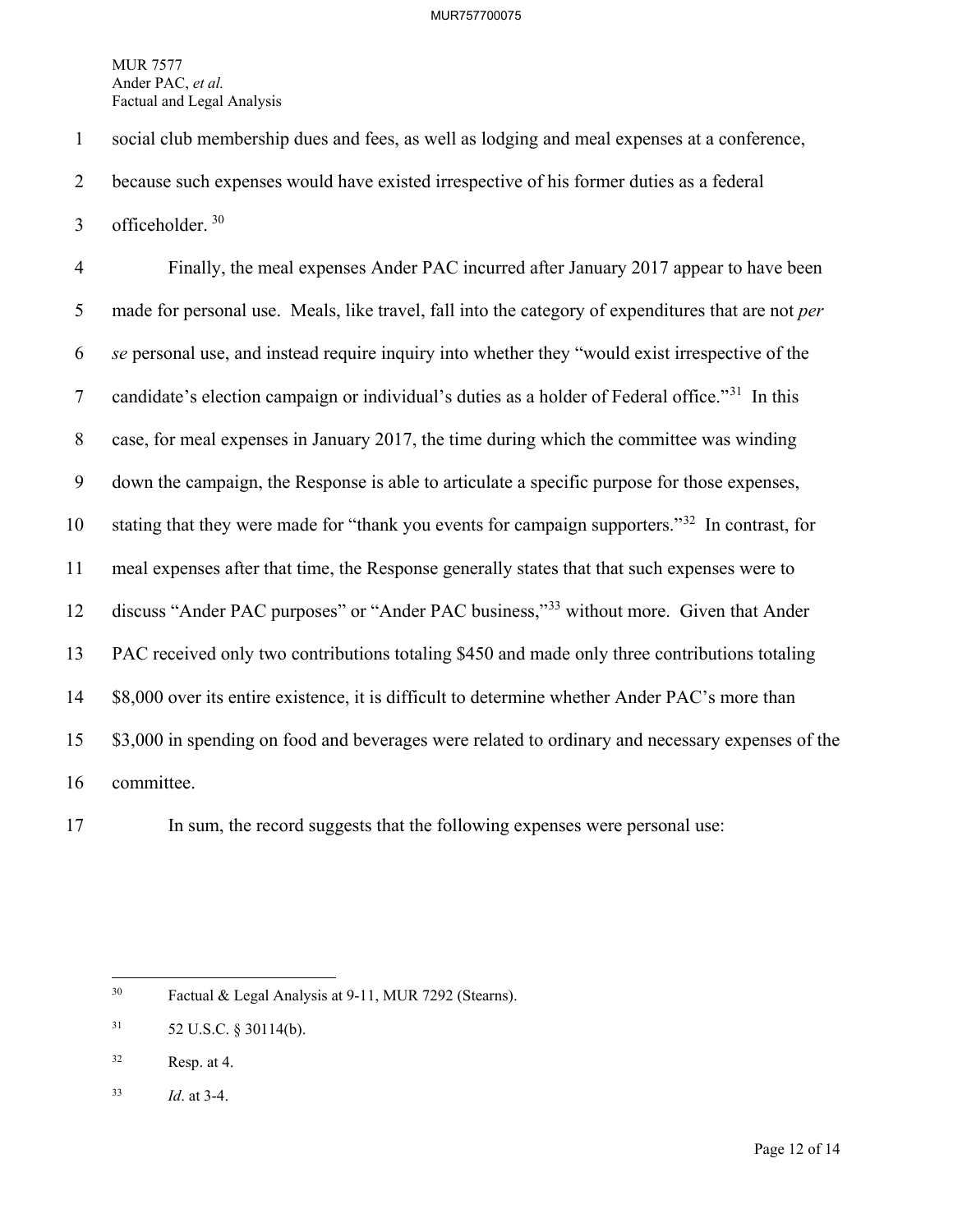1

| Date       | Recipient                                   | Purpose                            | Amount      |
|------------|---------------------------------------------|------------------------------------|-------------|
| 6/27/2017  | <b>CAPITOL HILL CLUB</b>                    | <b>FOOD/BEVERAGE</b>               | \$412.00    |
| 9/26/2017  | <b>EZ AIRPORT SHUTTLE</b>                   | <b>TRAVEL</b>                      | \$55.00     |
| 12/12/2017 | <b>EZ AIRPORT SHUTTLE</b>                   | <b>TRAVEL</b>                      | \$55.00     |
| 1/22/2018  | <b>RIVER &amp; POST</b>                     | <b>FOOD/BEVERAGE</b>               | \$452.67    |
| 2/10/2018  | <b>CAPITOL HILL CLUB</b>                    | <b>FOOD/BEVERAGE</b>               | \$251.12    |
| 2/20/2018  | <b>EZ AIRPORT SHUTTLE</b>                   | <b>TRAVEL</b>                      | \$220.00    |
| 3/22/2018  | <b>EZ AIRPORT SHUTTLE</b>                   | <b>TRAVEL</b>                      | \$110.00    |
| 6/24/2018  | <b>CAPITOL HILL CLUB</b>                    | <b>DUES</b>                        | \$450.00    |
| 8/30/2018  | <b>FOUR SEASONS</b>                         | <b>TRAVEL</b>                      | \$556.88    |
| 8/30/2018  | <b>AMERICAN AIRLINES</b>                    | <b>TRAVEL</b>                      | \$923.35    |
| 8/30/2018  | <b>VILLAGE HOTEL</b>                        | <b>TRAVEL</b>                      | \$1,010.89  |
| 9/11/2018  | <b>BROADMOOR HOTEL</b>                      | <b>TRAVEL</b>                      | \$1,091.90  |
| 10/15/2018 | <b>FOUR SEASONS</b>                         | <b>TRAVEL</b>                      | \$2,770.26  |
| 10/15/2018 | <b>WALT DISNEY WORLD</b><br><b>SERVICES</b> | <b>TRAVEL</b>                      | \$2,440.00  |
| 11/22/2018 | <b>GATE HOSPITALITY</b><br><b>GROUP</b>     | <b>TRAVEL</b>                      | \$391.61    |
| 11/22/2018 | <b>SAN LORENZO</b>                          | <b>FOOD/BEVERAGE</b>               | \$233.60    |
| 11/22/2018 | <b>THE LINE</b>                             | <b>FOOD/BEVERAGE</b>               | \$350.40    |
| 12/6/2018  | <b>CAPITOL HILL CLUB</b>                    | <b>TRAVEL</b>                      | \$25.00     |
| 12/6/2018  | <b>BISTRO BIS</b>                           | CATERING/FACILITY<br><b>RENTAL</b> | \$1,396.40  |
| Total      |                                             |                                    | \$13,196.08 |